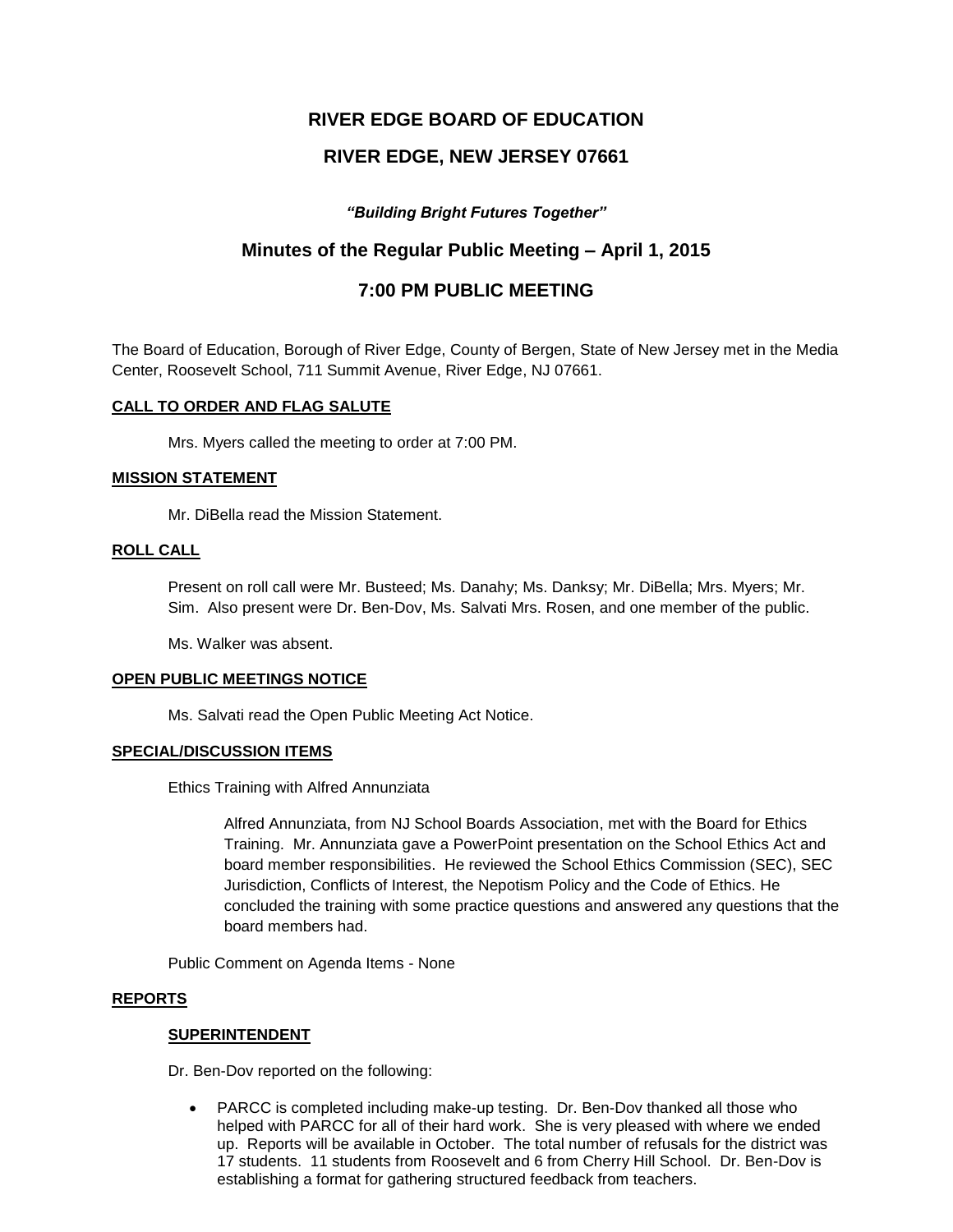- REACH winter edition is online tonight. There is a segment of Dr. Ben-Dov interviewing a few students from grades 4, 5, and 6 regarding PARCC and their experience of the test. Dr. Ben-Dov encourages everyone to watch it.
- There are two HIB Incidents to report on. On Monday, March 9, 2015 one Roosevelt  $6<sup>th</sup>$ grader (Student A) made verbal comments to another Roosevelt 6th grader (Student B). It was investigated and found to be HIB related. The families were notified and action against Student A took place. Student A had one week recess detention and has to have sessions with the Pupil Assistance Counselor. On Tuesday, March 24, 2015 an incident was reported on a case that happened about a month ago. Three Roosevelt  $6<sup>th</sup>$  graders (Students A, B, and C) made verbal comments to another Roosevelt 6th grader (Student D). It was investigated and found to be HIB related. The families were notified and action against Students A, B, and C took place. The Students have sessions with the Pupil Assistance Counselor.
- Dr. Ben-Dov attended the Superintendent's Roundtable and Achieve New Jersey was discussed. In Morris County modifications were approved based on the Equivalency Application. There are evaluation modifications by the Commissioner for tenured teachers who are effective and highly effective. The modifications are for one long (40 minutes) observation and one short (20 minutes) observation. This will reduce the number of observations for our tenured teachers. There will be a Board resolution for Achieve New Jersey at our next board meeting.
- Dr. Ben-Dov spoke about Interdisciplinary Curriculum. Most curricula must be modified and re-submitted to the Board for approval after July 2014. There will be a meeting tomorrow to discuss this with the Administrators, Supervisors, and Mr. Bill Feldman
- Dr. Ben-Dov attended a Technology Committee Meeting on Tuesday, March  $31<sup>st</sup>$ . A vendor was brought in to discuss our need for teacher devices. Various options were discussed and there are many factors to be considered such as managing an additional operating system and possibly servers. Dr. Ben-Dov will work with administrators to formulate a plan and report at a future Board Meeting.
- All of our leave replacement positions have been filled for this year. Dr. Ben-Dov is currently working on interviews and setting up demos for the 2015-2016 school year.
- Teacher of the Year Committee Meeting was held on Wednesday, April  $1<sup>st</sup>$ , and the Teachers were selected. The winners will be announced tomorrow at the schools.

### **PRINCIPAL**

Mrs. Rosen reported on the following:

- On Thursday, April  $2^{nd}$  the district will be sponsoring "Light It up Blue" for Autism awareness. Students and staff are encouraged to wear blue that day.
- NBC will have a Penguin Assembly on Thursday, April  $2^{nd}$ .
- Building Bridges will be sponsoring a Carnival for Kids on Thursday, April 16th from 6PM to 8PM in the Multi-Purpose Room.
- Roosevelt's Spring Concert will be held Tuesday, April 21st and Cherry Hill's Concert will be held on Thursday April 23<sup>rd</sup>.
- The Cherry Hill and Roosevelt Art Show will be held on Wednesday, April 29<sup>th</sup>
- Arbor Day celebrations will be held on Friday, April  $24<sup>th</sup>$  in both schools.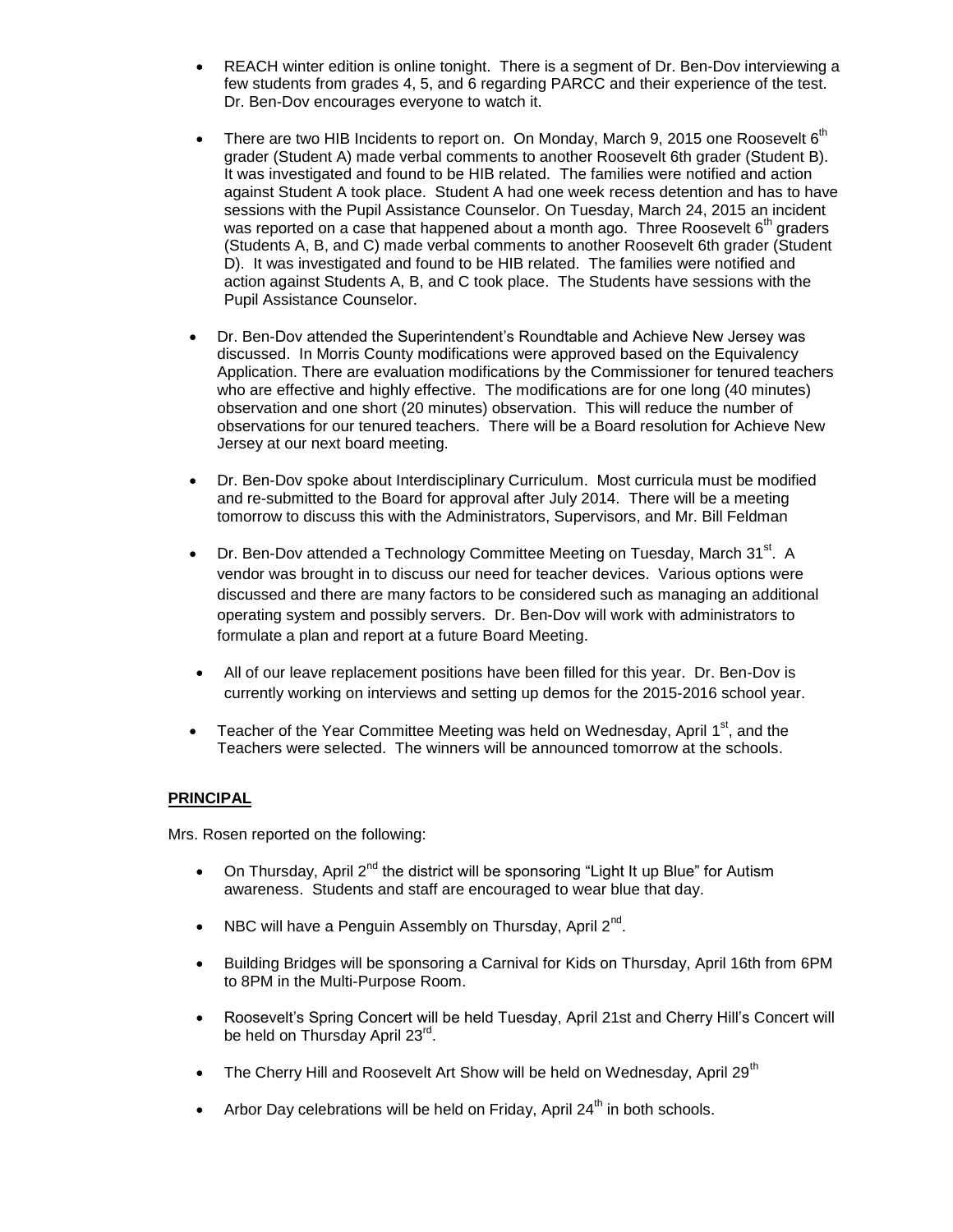# **BOARD SECRETARY**

Ms. Salvati reported on the following:

- Ms. Salvati is working with the County to approve the budget.
- The camera and buzzer are installed at the Roosevelt School Library for the Board Meetings. Our district cameras are back up and running with the River Edge Police Department.
- The Roosevelt steps to the old gym are deteriorating quickly due to the amount of salt used over the winter. Ms. Salvati met with Rodney Watkins (DiCara Rubino Architects) today. There was temporary patch work done on the steps for now but they should not be used as a regular means of egress. Ms. Salvati will have the welder come out next week to look at the steps to see what can be done to secure them better, but she will need to go out to bid for a complete replacement. The structural engineer will go to Roosevelt tomorrow to assess and also to look at the steps on June Court. The Borough requested the engineer's evaluation. We also need to identify the property lines on June Court.
- Ms. Salvati reminded the board members that the online Disclosure Statements must be submitted to the County by April  $30<sup>th</sup>$ .
- Ms. Salvati explained Governor Chris Christie's Pension and Health Benefits Reform to the board. She stated a board resolution will be on the April 22 $^{nd}$  board agenda for their approval.

### **PRESIDENT**

Mrs. Myers reported on the following:

- On Sunday, May 31<sup>st</sup> three boys will be honored as Eagle Scouts. Mrs. Myers volunteered to attend to represent the Board of Education.
- Mrs. Myers asked the Board Members for any volunteers to be a liaison for the Mayor and Council meetings. Mr. DiBella and Ms. Danahy volunteered.
- Mrs. Myers stated the Board Self Evaluations are open
- There will be a committee meeting Wednesday, April 22<sup>nd</sup> before the regular board meeting.

### **COMMITTEES**

There were no reports at this meeting

# **MOTIONS TO BE ACTED UPON ADMINISTRATION/POLICY**

Motion by Mr. Busteed Seconded by Mr. DiBella

> 1. That the Board of Education approve the staff development and travel as per the schedules for April 2015 including relevant mileage reimbursement. (Addendum)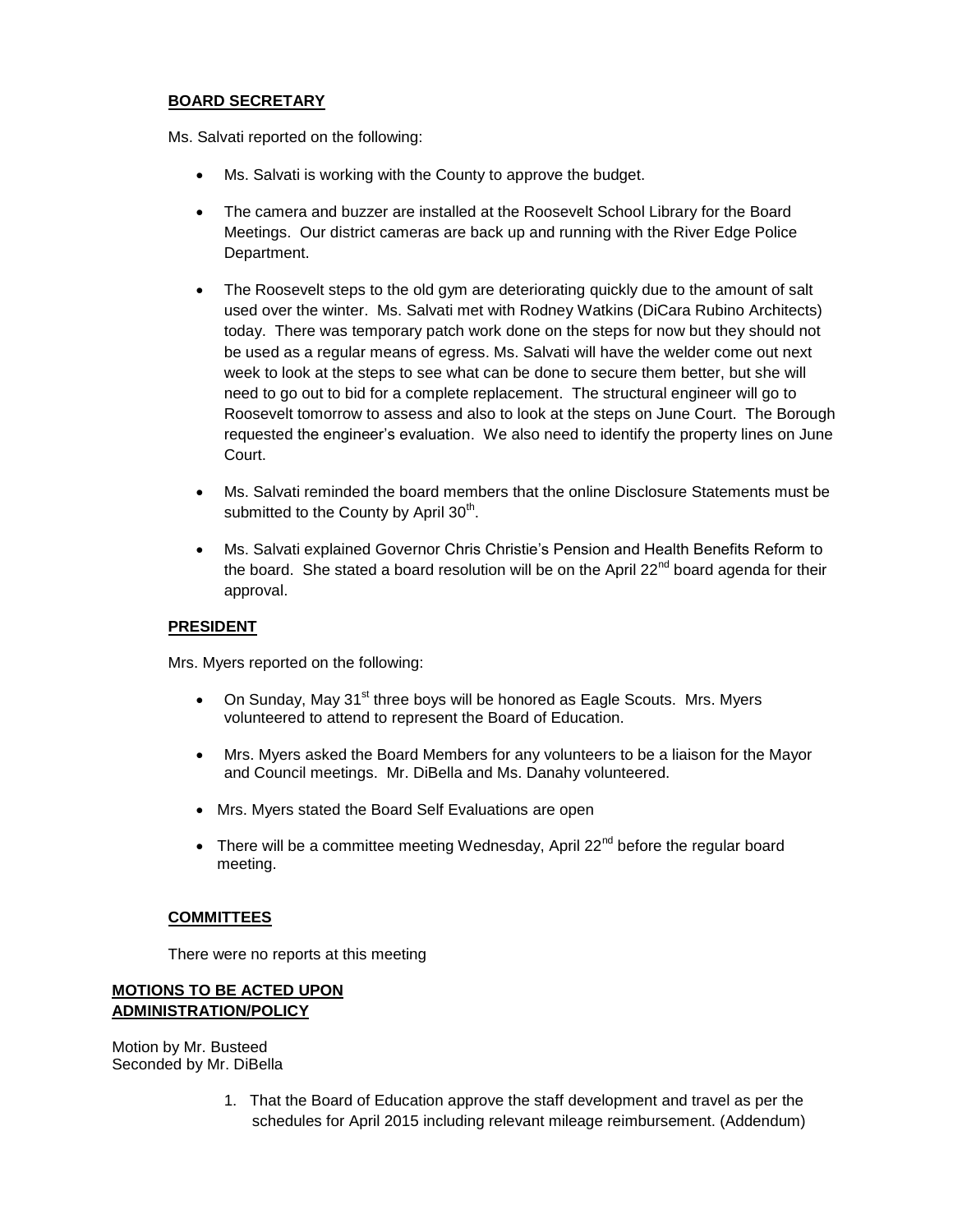2. That the Board of Education approve the completion of the following emergency drills:

| <b>School</b>    | <b>Dates</b>                                                               |
|------------------|----------------------------------------------------------------------------|
|                  | Cherry Hill School   March 11, 2015 Lock Down<br>March 25, 2015 Fire Drill |
| Roosevelt School | March 17, 2015 Fire Drill<br>March 25, 2015 Lock Down                      |

3. That the Board of Education approve the Second Reading of the following policies:

| Policy# | Title                          |
|---------|--------------------------------|
| 5120    | Assessment of Individual Needs |
| 6171.4  | <b>Special Education</b>       |

4. That the Board of Education approve the following class trip:

| Date   | <b>School</b> | Grade | <b>Destination</b>           | <b>Cost to District</b> |
|--------|---------------|-------|------------------------------|-------------------------|
| 6/5/15 | Roosevelt     | 4     | Museum Village<br>Monroe, NY | \$750.00                |

#### **CURRICULUM/EDUCATION** - None

#### **BUILDINGS & GROUNDS** - None

#### **FINANCE/GRANTS/GIFTS** - None

### **PERSONNEL**

- 1. That the Board of Education approve the Job Description of the Bi-Borough Supervisor of Curriculum, Instruction and Assessment. (Addendum)
- 2. That the Board of Education with the recommendation of the Superintendent approve Ashley Cannata, Leave Replacement Teacher, effective on or about May 18, 2015 through June 30, 2015, MA, Step 1-2.
- 3. That the Board of Education, with the recommendation of the Superintendent approve the following as Substitute Teacher for the 2014-2015 School Year.

Ashley Cannata

#### **RIVER EDGE SPECIAL EDUCATION** – None

## **REGION V ADMINISTRATION & TRANSPORTATION**

1. That the Board of Education approve the 2015-2016 Jointure Transportation Agreement between S.B.J.C. (Host) and Region V (Joiner).